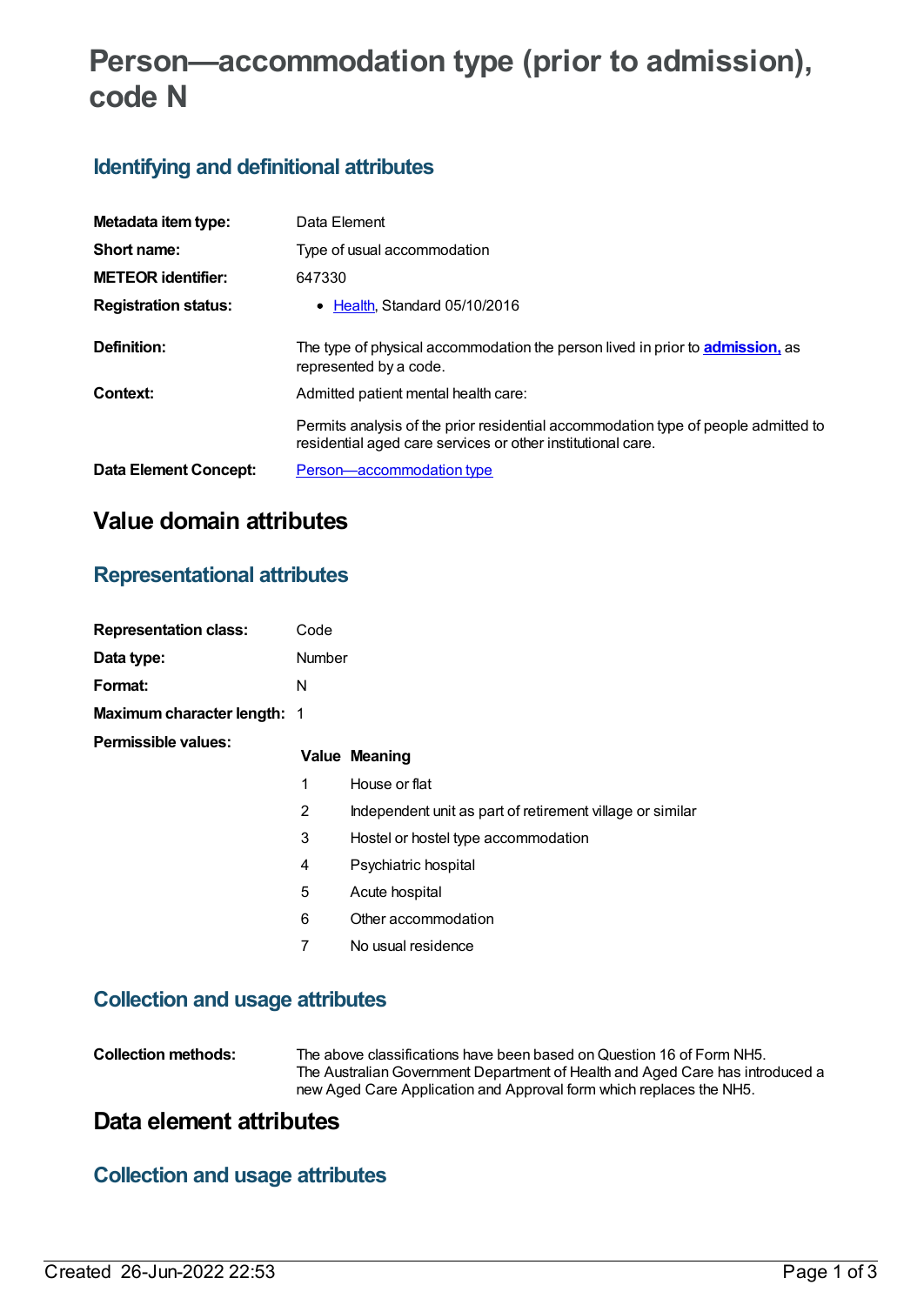**Collection methods:** This metadata item is not available for New South Wales State nursing homes. As this item includes only details of physical accommodation before admission it was decided to have details of the relational basis of accommodation before admission collected as a separate metadata item (see metadata item Admission mode).

#### **Source and reference attributes**

| <b>Submitting organisation:</b>                             | National minimum data set working parties                                                            |
|-------------------------------------------------------------|------------------------------------------------------------------------------------------------------|
| <b>Relational attributes</b>                                |                                                                                                      |
| <b>Related metadata</b><br>references:                      | Supersedes Person-accommodation type (prior to admission), code N<br>• Health, Superseded 05/10/2016 |
| <b>Implementation in Data Set</b><br><b>Specifications:</b> | Admitted patient care NMDS 2017-18Health, Superseded 25/01/2018                                      |
|                                                             | Implementation start date: 01/07/2017                                                                |
|                                                             | Implementation end date: 30/06/2018                                                                  |
|                                                             | <b>Conditional obligation:</b>                                                                       |
|                                                             | Only supplied for specialised mental health care patients.                                           |
|                                                             |                                                                                                      |
|                                                             | Admitted patient care NMDS 2018-19ACT Health (retired), Candidate<br>09/08/2018                      |

[Health](https://meteor.aihw.gov.au/RegistrationAuthority/12), Superseded 12/12/2018

*Implementation start date:* 01/07/2018 *Implementation end date:* 30/06/2019 *Conditional obligation:* Only supplied for specialised mental health care patients.

[Admitted](https://meteor.aihw.gov.au/content/699728) patient care NMDS 2019-20[Health](https://meteor.aihw.gov.au/RegistrationAuthority/12), Superseded 18/12/2019

*Implementation start date:* 01/07/2019

*Implementation end date:* 30/06/2020

*Conditional obligation:*

Only supplied for specialised mental health care patients.

[Admitted](https://meteor.aihw.gov.au/content/713850) patient care NMDS 2020–2[1Health](https://meteor.aihw.gov.au/RegistrationAuthority/12), Superseded 05/02/2021